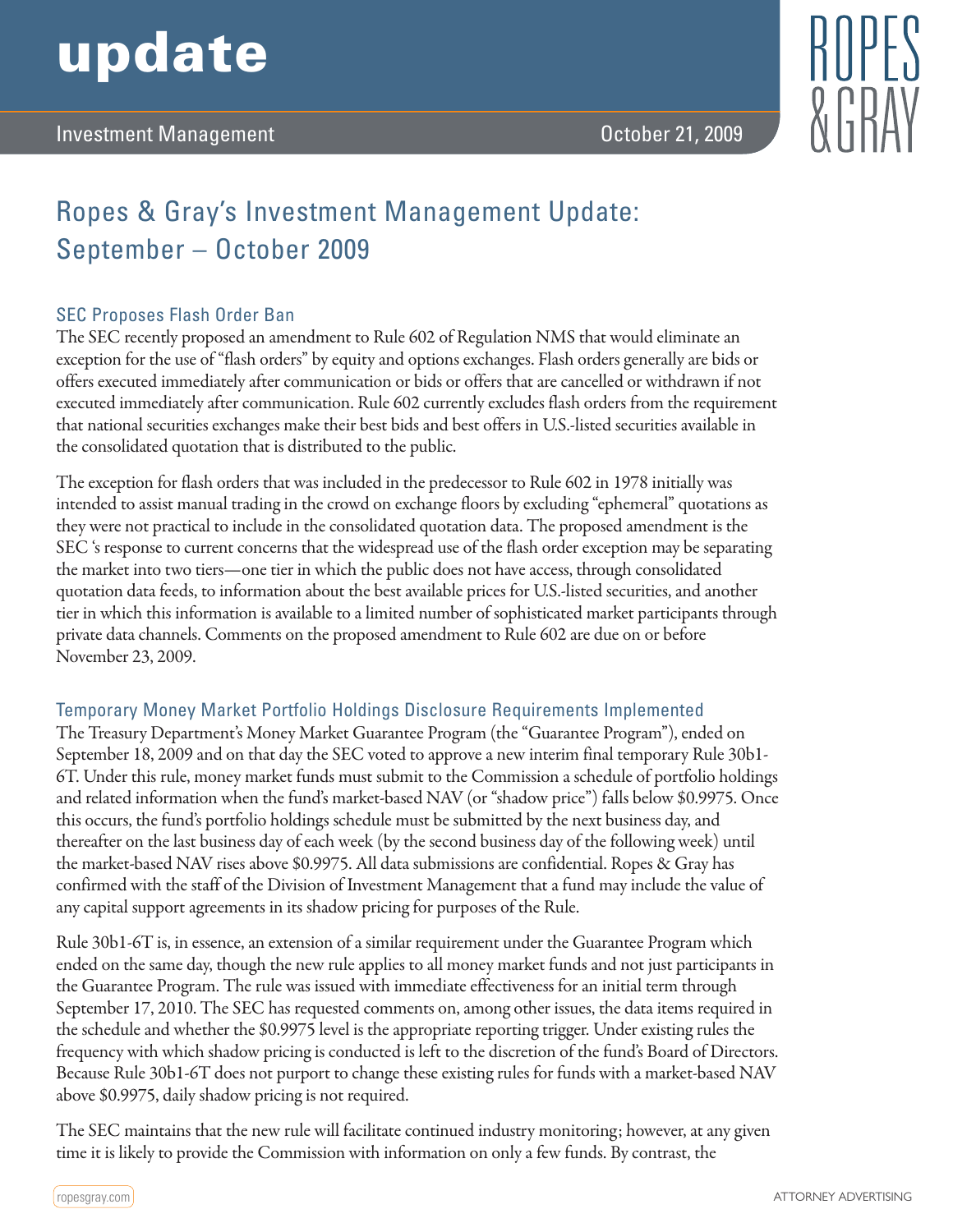portfolio holdings reporting requirement proposed as part of the SEC's money market reform initiative in June would mandate monthly reporting for all money market funds and so would appear to be better tailored to broad systemic monitoring.

Bank Custodian Pays Penalty for Customer's Failure to Disclose Excessive Mutual Fund Sales Fees In a settlement reached with the SEC, Regions Bank (Regions) agreed to pay a fine in a case alleging that Region's customer, U.S. Pension Trust Corp. and U.S. College Trust Corp. (collectively "USPT"), defrauded approximately 14,000 investors by charging excessive, undisclosed commissions and fees in connection with the sale of mutual funds available from well-known U.S. fund companies. USPT offers and sells these mutual funds to investors primarily residing in Latin America through a series of retirement and college investment plans, allowing investors to make investments either in one lump-sum or through annual contributions. USPT employed U.S. banks to serve as trustees of the investment plans, with a bank entering into an individual trust agreement with each investor.

As a primary selling point of its plans, USPT assured investors that their investments would be safe because of this direct trust relationship with a U.S. bank. Until March of 2006, USPT did not disclose to new investors that it took up to 85% of an investor's annual contributions, and up to 18% of lump-sum contributions, in fees and commissions. USPT used these fees to pay profits to itself, sales commissions to its agents and insurance premiums to a company owned by USPT principals (the plans also included an insurance component). Until 2006, USPT did not disclose in any of its materials the fees and commissions that it charged to investors. While USPT revised its materials in 2006 to disclose the existence of these fees, it did not provide this new disclosure to existing investors that continued to make contributions under the plans.

Beginning in 2001, Regions (or its predecessor) served as trustee of several USPT plans, entering into thousands of trust agreements with investors. Pursuant to a master agreement between USPT and Regions, Regions would receive contributions from investors, deposit these funds into a Regions account, and forward to USPT, per USPT's instructions, the amounts representing the undisclosed fees, commissions and profits. The master agreement was written in English and was not provided to investors. After the transactions were processed, Regions would send a signed certificate to each investor acknowledging the creation of a trust account and confirming the total amount of the investor's contribution. The certificate, however, did not disclose the amount of the contribution that was used to pay USPT's fees and costs.

The SEC argued that USPT violated Sections  $17(a)(2)$  and  $17(a)(3)$  of the Securities Act, which prohibits any person from obtaining money by means of an untrue statement or material omission in the offer or sale of securities, and any course of business which would operate as a fraud upon actual or potential purchasers. Furthermore, the SEC argued that USPT violated Section 15(a)(1) of the Exchange Act, which prohibits any broker or dealer from using interstate commerce to induce the purchase or sale of any security unless the broker or dealer is registered in accordance with Section 15(b) of the Exchange Act. The SEC alleged that Regions knew, or should have known, that the excessive fees were not disclosed in USPT's marketing materials or any other materials provided to investors. Under Section 8A of the Securities Act and Section 21C of the Exchange Act, the SEC may issue a ceaseand-desist order against a person that is the cause of another person's violation due to an act or omission that the person knew or should have known would have contributed to the violation. The SEC alleged that Regions was a cause of USPT's violations, and Regions agreed to settle the charges by consenting to the entry of the cease-anddesist order and payment of a \$1 million penalty.

#### SEC Moves Forward With Credit Rating Agency Reforms

The SEC, continuing its efforts to tighten the regulation of rating agencies, has issued four releases addressing a number of the SEC rules that deal with security credit ratings issued by Nationally Recognized Statistical Rating Organizations (NRSROs). One of the releases, issued October 5, 2009, amended Rules 5b-3 and 10f-3 under the Investment Company Act. Rule 5b-3 permits an investment company to look through refunded securities to the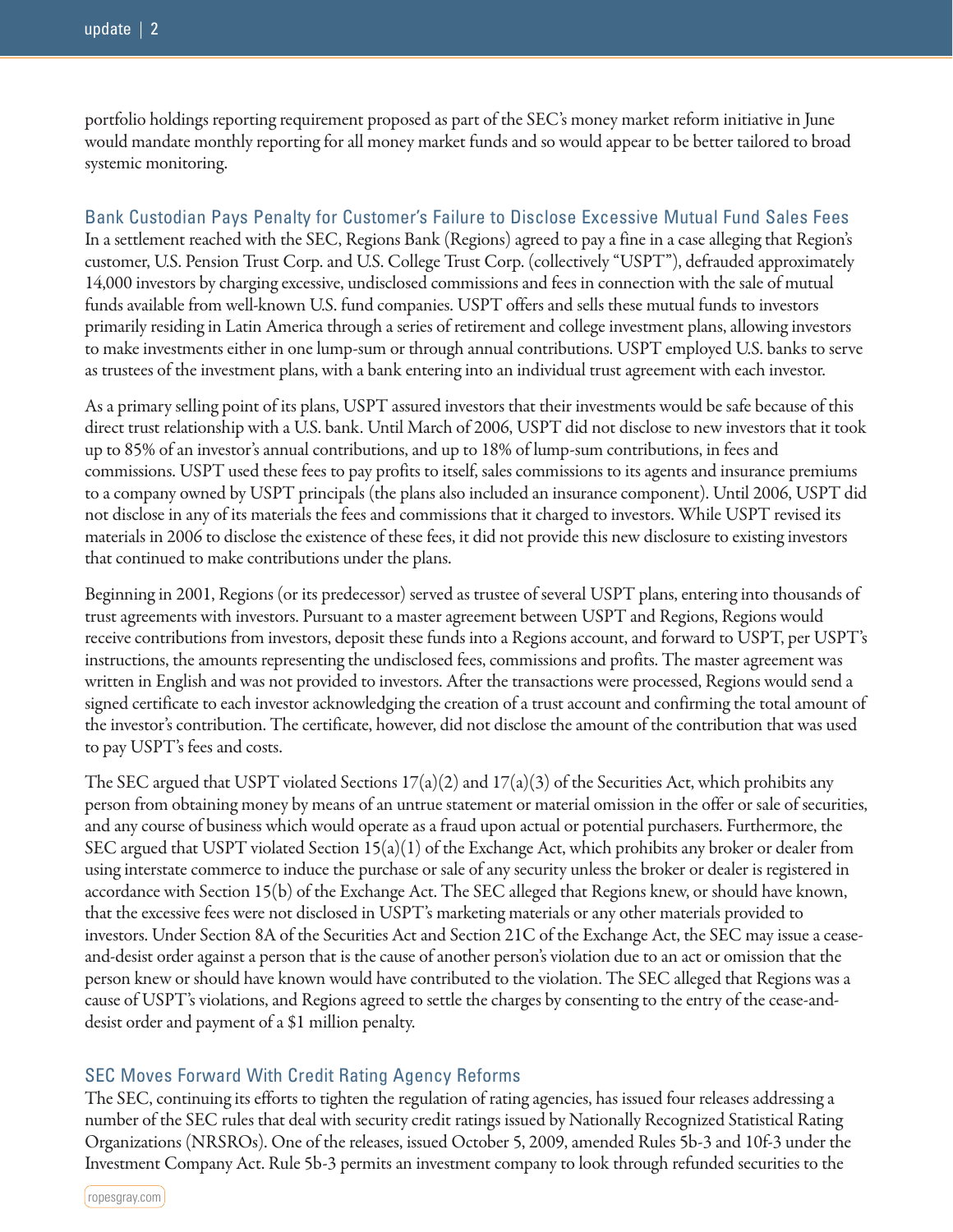underlying government securities held in escrow for purposes of determining diversification so long as certain conditions are met. One condition is that an independent certified public accountant must certify to the escrow agent that the escrowed securities will satisfy all scheduled principal, interest and premium payments on the refunded securities. Previously, Rule 5b-3 waived the certification requirement for refunded securities rated in the highest category by an NRSRO. The amendment to Rule 5b-3 eliminates this waiver. Effective November 12, 2009, all refunded securities will require an accountant's certification regardless of credit rating, or investment companies will not be permitted to look through to the underlying escrowed securities.

Rule 10f-3 under the Investment Company Act provides an exemption, subject to certain conditions, to the general prohibition in Section  $10(f)$  of the Investment Company Act on an investment company acquiring securities for which an affiliate of the investment company is acting as a principal underwriter. Certain municipal securities with an NRSRO investment grade rating were previously included in the exemption. The SEC has amended the rule to replace the NRSRO rating requirement with certain credit and liquidity risk assessments as determined by the investment company's board of directors.

In another release issued the same day, the SEC deferred consideration of action and solicited additional comments on several rule changes it has been considering, including proposed amendments to Rules 2a-7 and 3a-7 under the Investment Company Act, additional amendments to Rule 5b-3 under the Investment Company Act, and proposed amendments to Rule 206(3)-3T under the Investment Advisers Act.

The proposed amendments to Rule 2a-7 would remove references to NRSRO ratings in determining which valuation and pricing methods a money market fund is permitted to use. Rule 3a-7, which excludes a structured finance vehicle from the definition of investment company if, among other conditions, it receives a certain rating from an NRSRO, may be amended to eliminate references to NRSRO ratings in connection with another proposal regarding the offer and sale of asset-backed securities. In addition to the amendment to Rule 5b-3 noted above, the SEC is considering further amendments to eliminate the role of NRSRO credit ratings from the determination of whether a repurchase agreement is fully collateralized for purposes of treating the repurchase agreement as an investment in the underlying collateral.

Finally, the SEC sought additional comments on a proposal to amend Advisers Act Rule 206(3)-3T. Section 206(3) of the Advisers Act generally prohibits an investment adviser from entering into a securities transaction as a principal with a client unless the investment adviser first discloses to the client in writing the capacity in which it is acting and obtains the client's consent. Rule 206(3)-3T provides certain steps that an adviser can take to satisfy the requirements of Section 206(3), but it excludes transactions in securities that are issued or underwritten by the investment adviser or any "control persons" of the investment adviser. The rule provides an exception to this general exclusion for non-convertible debt securities underwritten by the investment adviser or a "control person" if such securities are investment grade, meaning that they are rated in one of the four highest rating categories by at least two NRSROs.

The SEC proposed last year to amend Rule 206(3)-3T to require an investment adviser to make an individualized assessment of whether a security is investment grade for purposes of the rule, rather than permitting the investment adviser to rely exclusively on NRSRO ratings. In the latest release, the SEC stated that it is considering broader action than was originally proposed with respect to Rule 206(3)-3T, but it provided no details on the expected future proposal. Comments on the proposals above are due December 8, 2009.

In a separate but related release, the SEC proposed amendments to certain rules to require disclosure regarding the use of credit ratings in connection with the offering of securities by issuers, including closed-end funds. Under current rules, an issuer is not required to disclose in its prospectus credit ratings that may be used in the marketing of the securities. The SEC proposes to amend Form N-2 (and Regulation S-K and other registration statement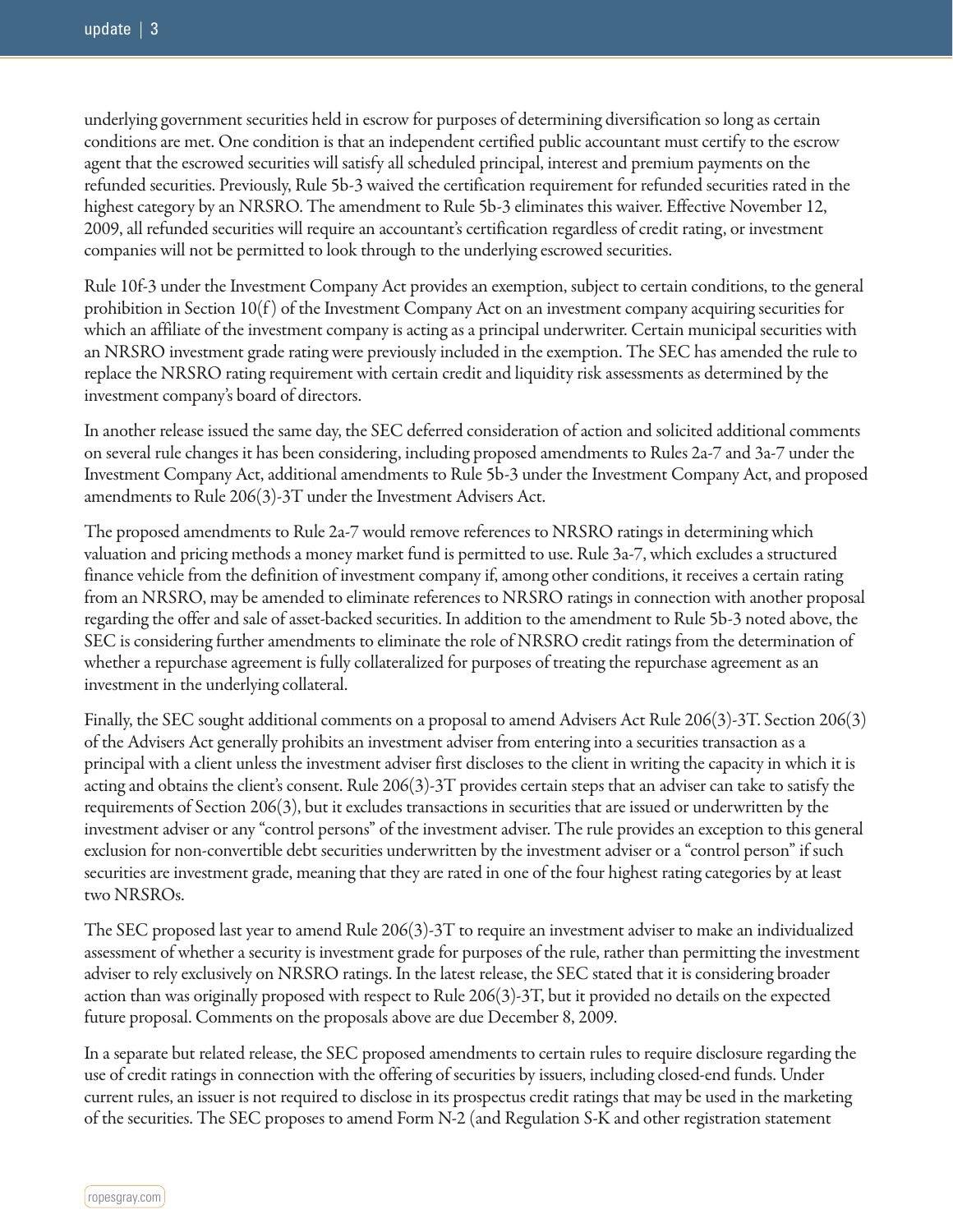forms, but not Form N-1A) to require an issuer to disclose in its registration statement any credit ratings used by the registrant, the underwriter, or certain other parties in connection with marketing the issuer's securities in a registered offering. This proposal would not require such disclosure if no credit ratings are used in marketing the offering.

If the disclosure requirement is triggered, then the following information must be disclosed with regard to the credit rating, to inform investors so that they can understand the scope or meaning of ratings being used to market securities, to identify potential conflicts of interest faced by credit rating agencies, and to indicate situations in which an issuer may have engaged in "ratings shopping:"

- Key elements of the credit rating, including the scope of the rating and any limitations;
- Certain relationships between the agency providing the credit rating and the registrant or its affiliates; and
- Any preliminary credit ratings obtained from agencies other than the rating agency that provided the final rating.

The SEC is also proposing to require current disclosure of changes in credit ratings that were previously disclosed in a prospectus. Amendments to Rules 13a-11 and 15d-11 would require closed-end funds to report on Form 8-K certain changes in credit ratings previously disclosed on Form N-2.

The SEC also issued a concept release requesting comment on whether to rescind Securities Act Rule 436(g), which operates to exempt certain credit ratings provided by NRSROs (but not credit ratings provided by other credit rating agencies) from Sections 7 and 11 of the Securities Act. Under Rule 436(g), credit ratings assigned by an NRSRO to a class of debt securities, a class of convertible debt securities, or a class of preferred stock are not considered a part of a registration statement prepared or certified by a person (an expert) for purposes of Section 7, and the NRSRO is not subject to liability under Section 11 even if the rating is disclosed in a registration statement. The SEC noted the disparate treatment afforded ratings agencies designated as NRSROs and those not so designated. Among other things, the release states that investors rely on credit rating agencies as experts and that, for this and other reasons, it may now be appropriate to hold NRSROs and other credit rating agencies to the same standard of liability as other experts under Section 11. Comments on this proposal are due December 14, 2009.

#### Lehman Bankruptcy Court Cuts Derivative Counterparty's Rights under ISDA Master

The U.S. Bankruptcy Court for the Southern District of New York has ordered Metavante Corporation to pay to Lehman Brothers Special Financing from amounts it had withheld under a swap agreement that had not been terminated by Metavante following Lehman's Chapter 11 filing. The swap was governed by a standard ISDA Master Agreement, which grants a non-defaulting party an option to terminate an ISDA Master Agreement (and all derivatives trades under the contract) upon its counterparty's default as well as a right to withhold future payments on all transactions under the ISDA Master Agreement upon a default by its counterparty.

The presiding judge's order reached several conclusions that are potentially significant to holders of derivatives contracts. First, the order suggested that Metavante had waived its right to terminate the swap by failing to exercise that right for eleven months after the right arose, notwithstanding that Section 9(f ) of the standard ISDA that says that the delay in exercising any right will not be presumed to operate as a waiver of that right. Furthermore, the order concluded that the bankruptcy "safe-harbor" for exercising remedies under a derivatives contract covers some ISDA contractual rights (such as liquidating, terminating, or accelerating derivatives transactions) but does not include the right to withhold future payments under section 2(a)(iii) of the ISDA Master. This ruling may conflict with orders entered in bankruptcy proceedings outside of the United States with regard to the administration of Lehman Brothers International (Europe). A 2003 Australian decision (Enron Australia v. TXU Electricity Ltd,) upheld a counterparty's right to withhold payment indefinitely under section  $2(a)(iii)$ .